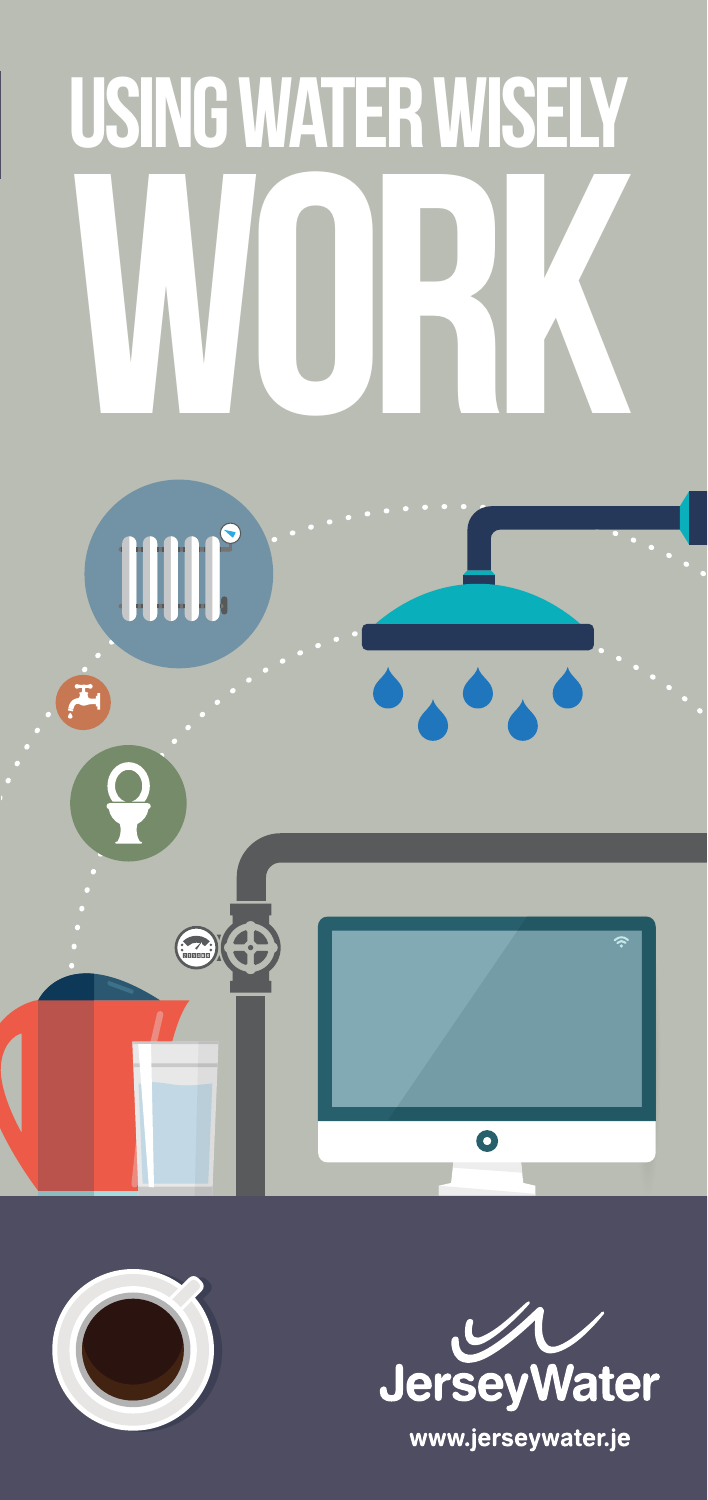### WHY USE WATER WISELY?

Water is becoming more precious than ever. Increases in population, changing lifestyles, pollution and shifts in weather patterns all place increasing demands on the fresh water that we have at our disposal.

In Jersey, an Island with limited underground reserves of water and no links to external water networks, we rely on the collection of surface water for most of the mains water supplied.

You can reduce the amount of water that is wasted, whether it is in the home, the garden, at work or at school - many of the changes in routine are small and will hardly be noticed.

There are lots of simple things we can all do, from turning off the tap whilst brushing your teeth to making sure you run washing machines and dishwashers with a full load.

Together they add up to significant overall savings.

For more water saving tips, and FREE water saving products please visit **www.jerseywater.je/free-stuff** 

### TOP TIP: Avoid leaving the tap running when you wash your hands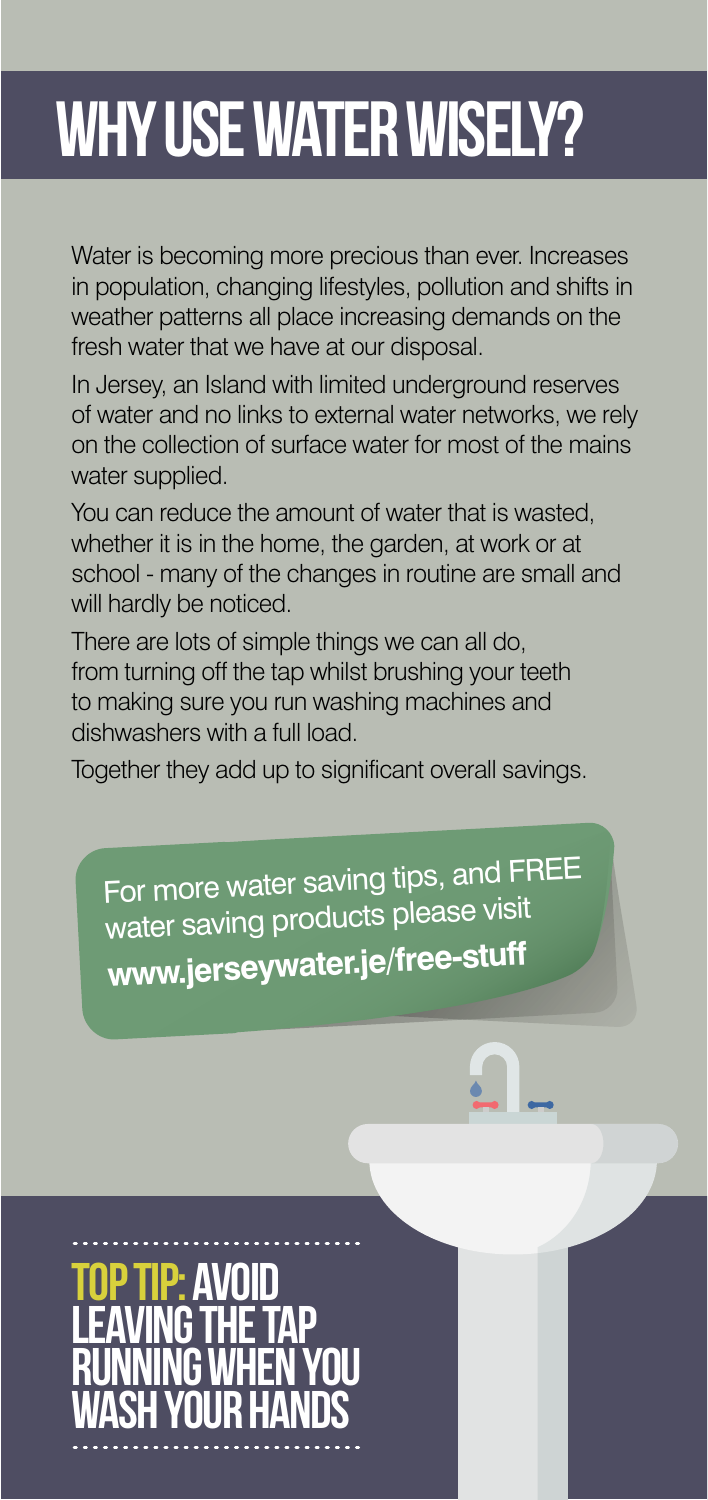## WHY SAVE WATER?

- Reducing water consumption will save your business money and help you operate more efficiently. Being an efficient water user will help with your environment policies and commitments.
- Monitor your consumption most businesses are metered so the information on how much water you use metered so the information on how much water you use metered so the information on how much water you use will be on your bill. **The action of the state** 
	- If you are not metered, get one fitted. Log on to our website www.jerseywater.je/metering or contact the website www.jerseywater.je/metering or contact the<br>Customer Services Team to get further information. services learn to
	- By monitoring your consumption you will be better By monitoring your consumption you will be better By monitoring your consumption you will be better placed to highlight unusual levels of water use so that placed to highlight unusual levels of water use so that placed to highlight unusual levels of water use so that **SHOWERSAVE** you can take action more quickly. This could save you a ,<br>considerable sum if there is a leak on your system. and barrier and bleast control your byblom.

### TOP TIP: GET a meter fitted to monitor TOP TIP: GET a meter fitted to monitor TOP TIP: GET a meter fitted to monitor **SHOWER TIMER YOUR WATER CONSUMPTION AT WORK** bathroom tiles or glass panel to start the four minute

Simply pop this device in to the cistern of your toilet and follows the instructions to save 1 litre of water periodic value 1 litre of water periodic of water period flush. Please note this is not suitable on dual flush, push button or cisterns with a capacity less than 7 litres.

UWW

every shower reduced to four minutes.

w.jerseywater.jp/

**CISTERN BAG**

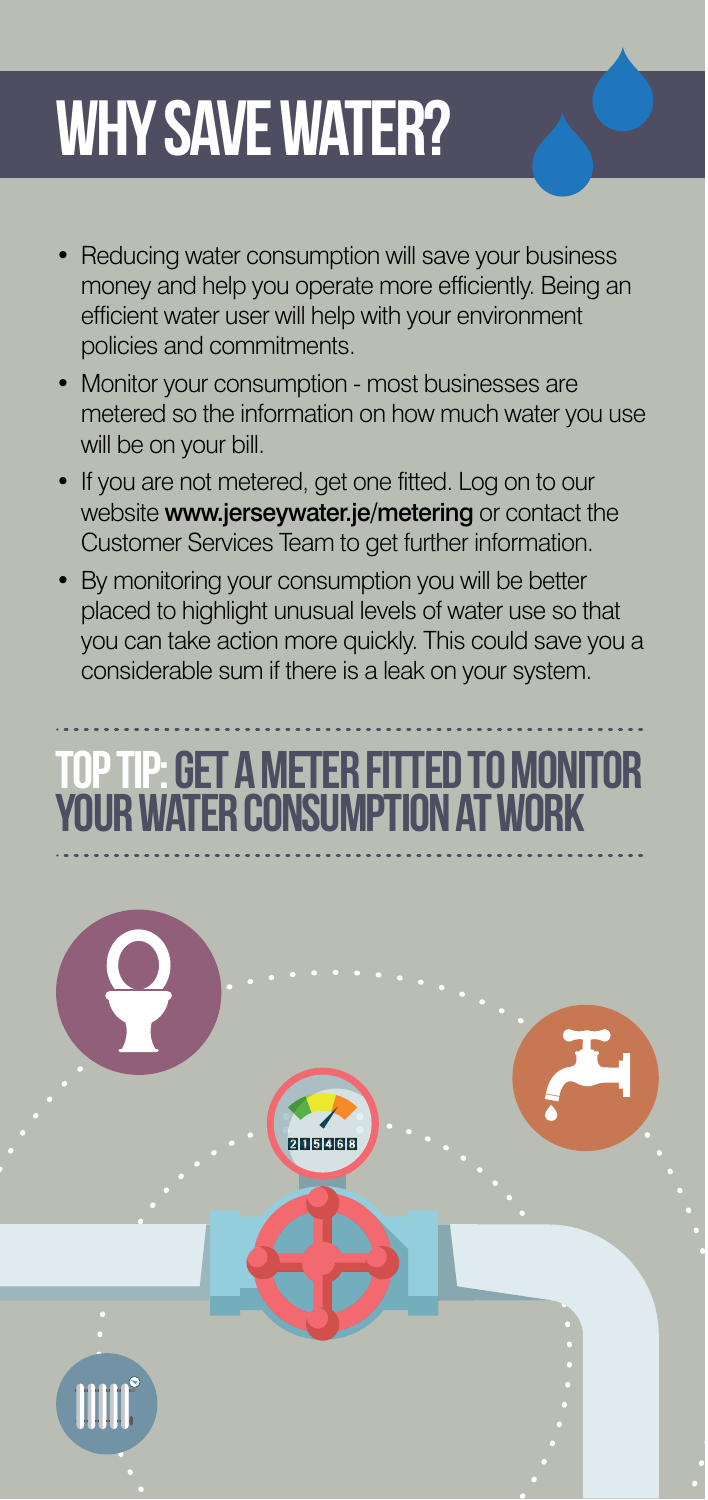# WHAT YOU CAN DO

- Consider installing spray type Consider installing spray type Consider installing spray type taps and showers that turn taps and showers that turn taps and showers that turn off automatically. off automatically. off automatically.
- Install dual flush toilets. Install dual flush toilets. Install dual flush toilets.
- Consider plumbed in water heaters Consider plumbed in water heaters Consider plumbed in water heaters that provide boiling water for hot drinks on tap. that provide boiling water for hot drinks on tap. that provide boiling water for hot drinks on tap. • Consider installing spray type<br>taps and showers that turn<br>off automatically.<br>• Install dual flush toilets.<br>• Consider plumbed in water heaters<br>that provide boiling water for hot drinks on ta<br>• Protect pipe work from dama
	- Protect pipe work from damage and frost. Protect pipe work from damage and frost. Protect pipe work from damage and frost.
	- Use water efficient appliances. Use water efficient appliances. Use water efficient appliances.
	- Include polite water conservation notices in toilets, Include polite water conservation notices in toilets, Include polite water conservation notices in toilets, cloakrooms, staffrooms, canteens and visitor facilities cloakrooms, staffrooms, canteens and visitor facilities cloakrooms, staffrooms, canteens and visitor facilities and educate staff on how to be and educate staff on how to be and educate staff on how to be more water efficient. more water efficient. more water efficient.
	- Consider undertaking an Consider undertaking an Consider undertaking an environmental audit. This will help environmental audit. This will help environmental audit. This will help you to assess whether your you to assess whether your you to assess whether your business makes the best, most business makes the best, most business makes the best, most efficient use of water and energy efficient use of water and energy efficient use of water and energy (hot water). (hot water). (hot water).



• Install rainwater harvesting systems, which collect • Install rainwater harvesting systems, which collect • Install rainwater harvesting systems, which collect rainwater from roofs or large paved areas such as car rainwater from roofs or large paved areas such as car rainwater from roofs or large paved areas such as car parks. The collected water can be used for toilet flushing parks. The collected water can be used for toilet flushing parks. The collected water can be used for toilet flushing or washing vehicles. or washing vehicles. or washing vehicles.



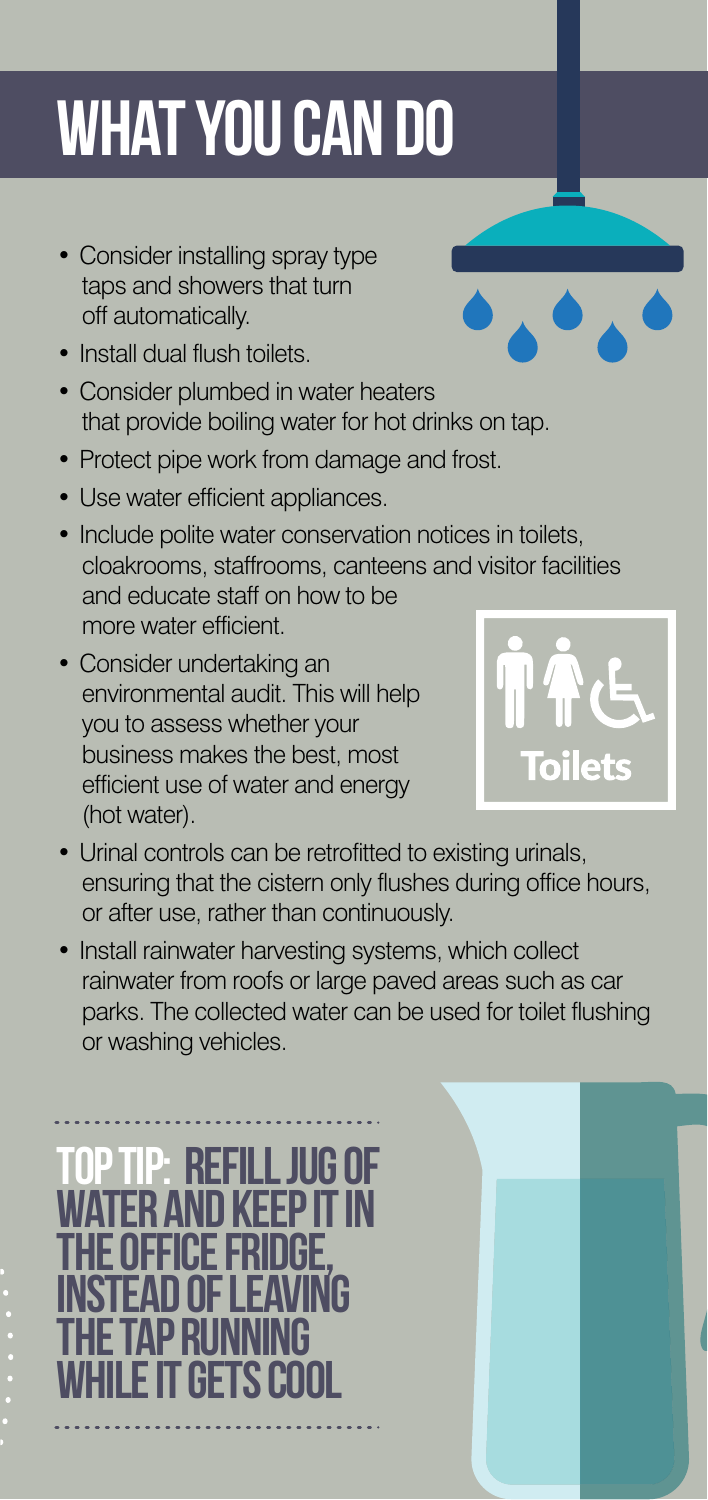## **AT WORK WHY USE WATER**

- Designate one glass for your drinking water each day or refill a water bottle, as this will cut down on the number of glasses to wash. The patterns all place increasing demands on the patterns all place increasing on the
- **•** If your office/work has a dual flush cistern installed, use the shorter flush whenever possible.
- When washing your hands, don't let the water run When washing your hands, don't let the water run while you lather your hands.
- Never use the toilet to dispose of tissues or other rubbish, throw these items in the bin.
- $\bullet\;$  Keep a bottle or jug of water in the office fridge, instead of leaving the tap running while it gets cool. will have not cape
- Fill a kettle only with the amount of water you need, Fill a kettle only with the amount of water you need, Fill a kettle only with the amount of water you need, this will save water and energy.  $f(x)$  from the tap which tap which  $f(x)$  is the tap whilst brushing  $f(x)$
- Make suggestions to your employer about ways to Make suggestions to your employer about ways to Make suggestions to your employer about ways to save water at work. to suggestions to your employer about ways to

### TOP TIP: Fill a kettle only with the TOP TIP: Fill a kettle only with the TOP TIP: Fill a kettle only with the **AMOUNT OF WATER YOU NEED** water saving products products please visit products please visit products please visit products please visit <br>Products please visit products please visit products please visit products please visit products please visit

**www.jerseywater.je/free-stuff** 

TOP TIP: Avoid leaving the tap running when you wash your hands